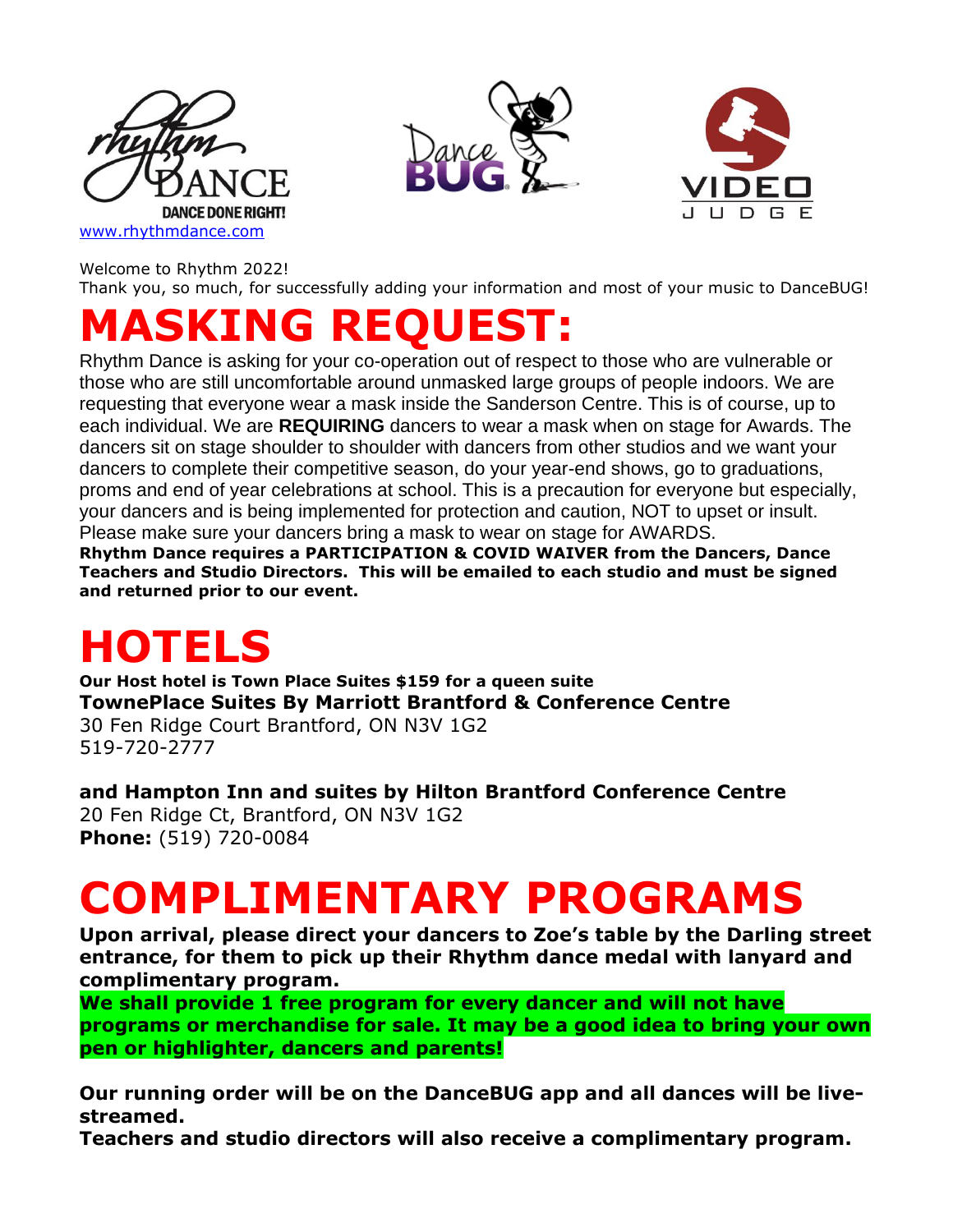#### **PROPS**

Are strongly discouraged and if used, should be small enough for the dancers to carry themselves.

#### **STUDIOS**

Please check to make sure I have listed your studio and location correctly, as this is how your studio name will appear in the complimentary programs.

- **A Encore ~ Elmira Director: Chrystal Galic**
- **B Dance Corps ~ Brampton Director: Maureen Morkill**
- **C Premiere Dance Inc. ~ Burlington Director: Carla Delduco**
- **D The Dance Zone ~ Director: Debbie Favot**
- **E Katie's Dance Connection ~ Oshawa Director: Katie Cook**
- **F Illustrated Movement~ Palmerston Director: Turner Norman**
- **G DVA Dance ~ Delhi Director: Nichole Bachellier**
- **H Strictly Rhythm ~ Guelph Director: Michelle Clark**
- **I BDI Dance Crew ~ Etobicoke Director: Julia Leonetti**
- **J All for One Dance Company ~ St. Thomas Director: Sarah Bragg**
- **K Vlad's Dance Company ~ Richmond Hill Director: Vlad**
- **L School of Toronto City Ballet ~ Scarborough Director: Kim and Chico Wong**

#### **SCHEDULE**

I will send the PRELIMINARY schedule in an excel document through DanceBUG. The times on the schedule are approximate because we do not know the exact timing until your changes are made. Please let me know that you received it!

Please email any questions or concerns about the schedule to me at [Nancy@rhythmdance.com](mailto:Nancy@rhythmdance.com) If you have any conflicts or changes, please include the entry # so it is easier for me to find. Please check the following:

- 1. Make sure all your entries are on the schedule.
- 2. Spelling of song titles and names  $\sim$  only solo, duet/trio dancers' names will be the program.

3. Make sure that there is a minimum of 5 numbers between your dances to allow for costume changes for each dancer. Check the time as well in case there is an awards session that would erase your conflict.

4. Remember that we discourage props for solos, duets and trios unless the dancers carry them on and off stage themselves

5. Please remember and respect our time limits:

Solos and Duet/Trios are 2:45

All Groups are 4 minutes. Extended groups are 4 – 6 minutes

Changes must all be done before the program goes to print.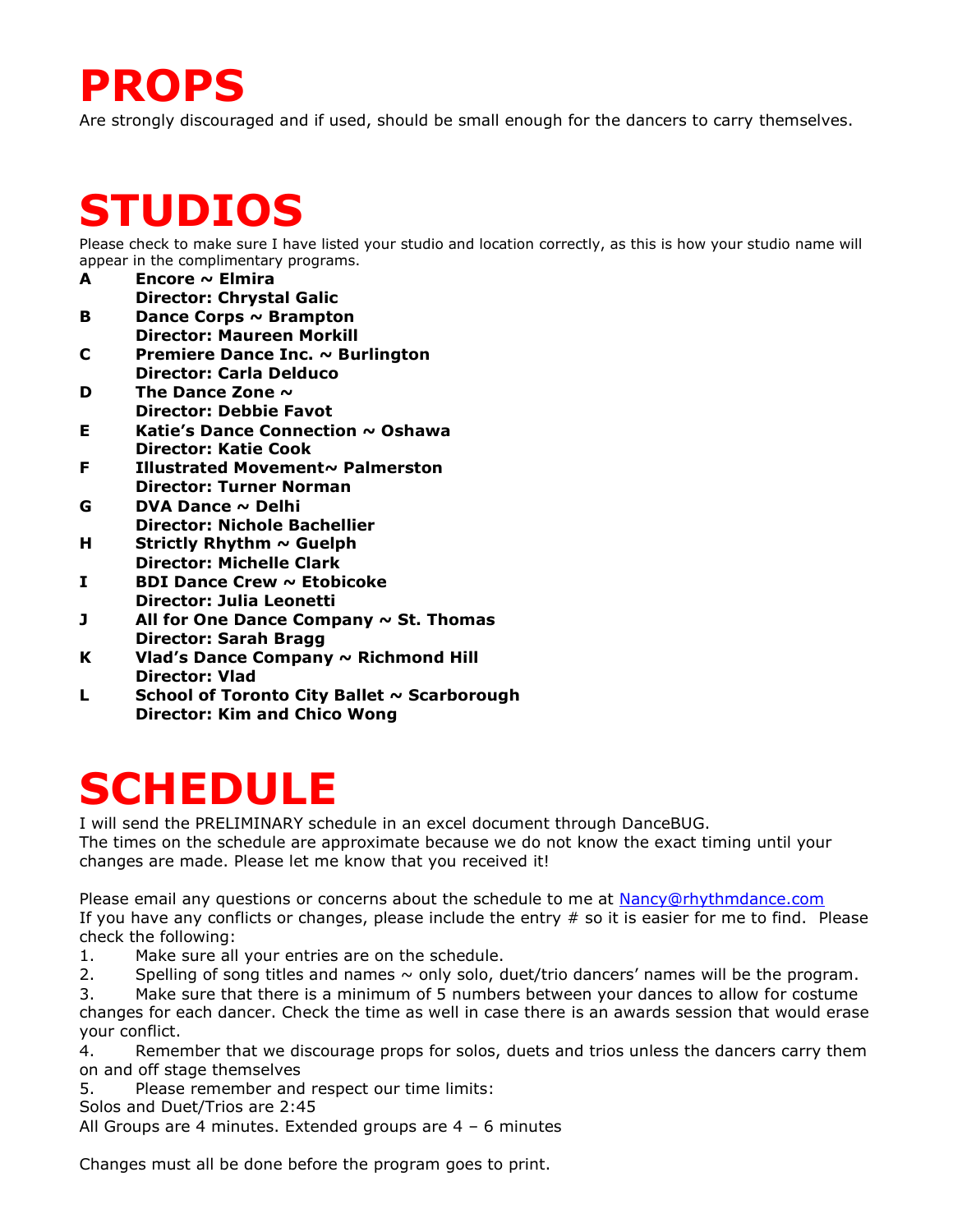Studio directors, please notify Nancy at nancy@rhythmdance.com of any necessary changes Before May 15.

## **PARKING**

There is a parking lot conveniently located across Darling Street beside the Transit Terminal and Tim Horton's. It is \$8 per day if you put your money in after 8:00 a.m. Sundays are free http://www.sandersoncentre.ca/aboutus/Pages/Directions.aspx

## **MUSIC**

Music is played by a theatre Technician from the theatre. Please upload your music to your DanceBUG account as soon as you can but **BEFORE May 15, so we can create a playlist on Sports Sound Pro, which has the option for variable speed.** 

Please format your music in MP3 format so we can use it with our playback software without us having to change the format.

It is a good idea to bring your music on USB for backup.

**Please be aware that downloading music from i-tunes, often creates an MP4 format. We need it in MP3format**

**A free program for converting your music to MP3 can be found at <https://www.videolan.org/index.html>**

## **DRESSING ROOMS**

**Dressing Rooms will be open 1 hour prior to the start of each day. Friday: 7:30 a.m. Saturday 7:30 a.m. Sunday 7:30 a.m.**

**We are very fortunate to showcase your dancers in this beautiful theatre. The biggest complaint about the Sanderson Centre is the lack of change room space.** 

**Rack and Roll bags are NOT permitted at the theatre. We strongly recommend that your dancers come to the theatre with make-up and hair already done. We suggest putting each costume in individual plastic Dollar Store bags and take a costume to the car when that dance is completed and pick up the costume for the next dance from your car. There is just not enough space to store costumes in the dressing rooms and often, costumes go missing amidst the chaos!! We have looked at other options in renting space for additional dressing rooms, but we have come up empty when considering the safety and security of the dancers in downtown Brantford. The layout of the change room space at the Sanderson Centre is not conducive assigning studio dressing rooms. Please share the available space.** 

**PLEASE encourage your parents to stay out of the dressing rooms unless they have a dancer under the age of 10 who needs help. PLEASE use the dressing rooms only for costume changes and minimal make up touches only. This is not the year to have elaborate hair and makeup changes. It may help to assign a change room helper to each of your companies to assist with costumes. Boys change rooms are on the main floor. NO males are permitted upstairs.**

#### **AWARDS SESSIONS ALL dancers on stage at AWARDS MUST be MASKED.**

When an age division is final, we will award overalls, so your families do not have to wait for a long AWARDS session Sunday, when the competition is complete.